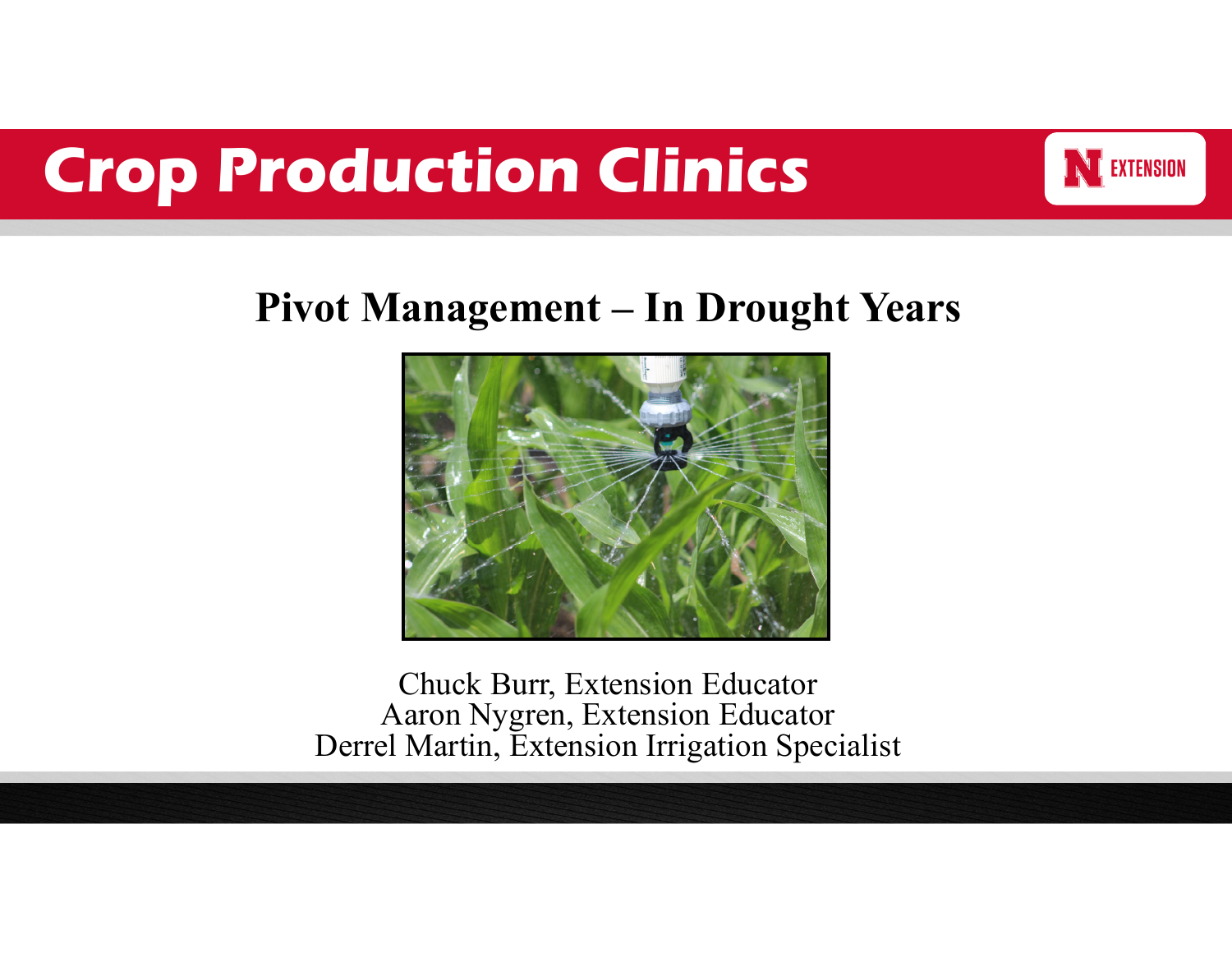

### **slido**

### **On your smart phone or web browser go to: slido.com Code # CPCPivot**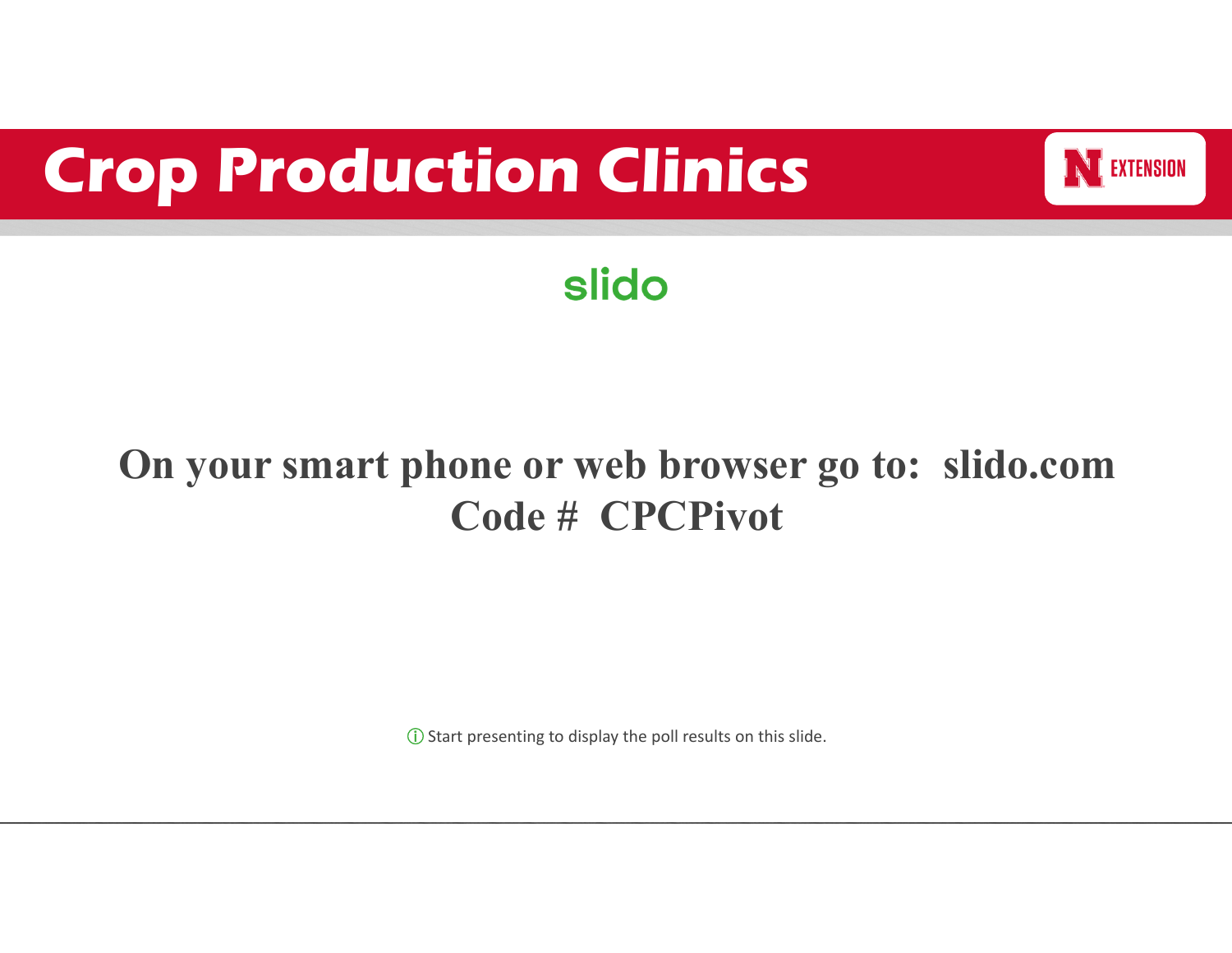Myth Busters. I don't have enough capacity to keep up in extreme conditions!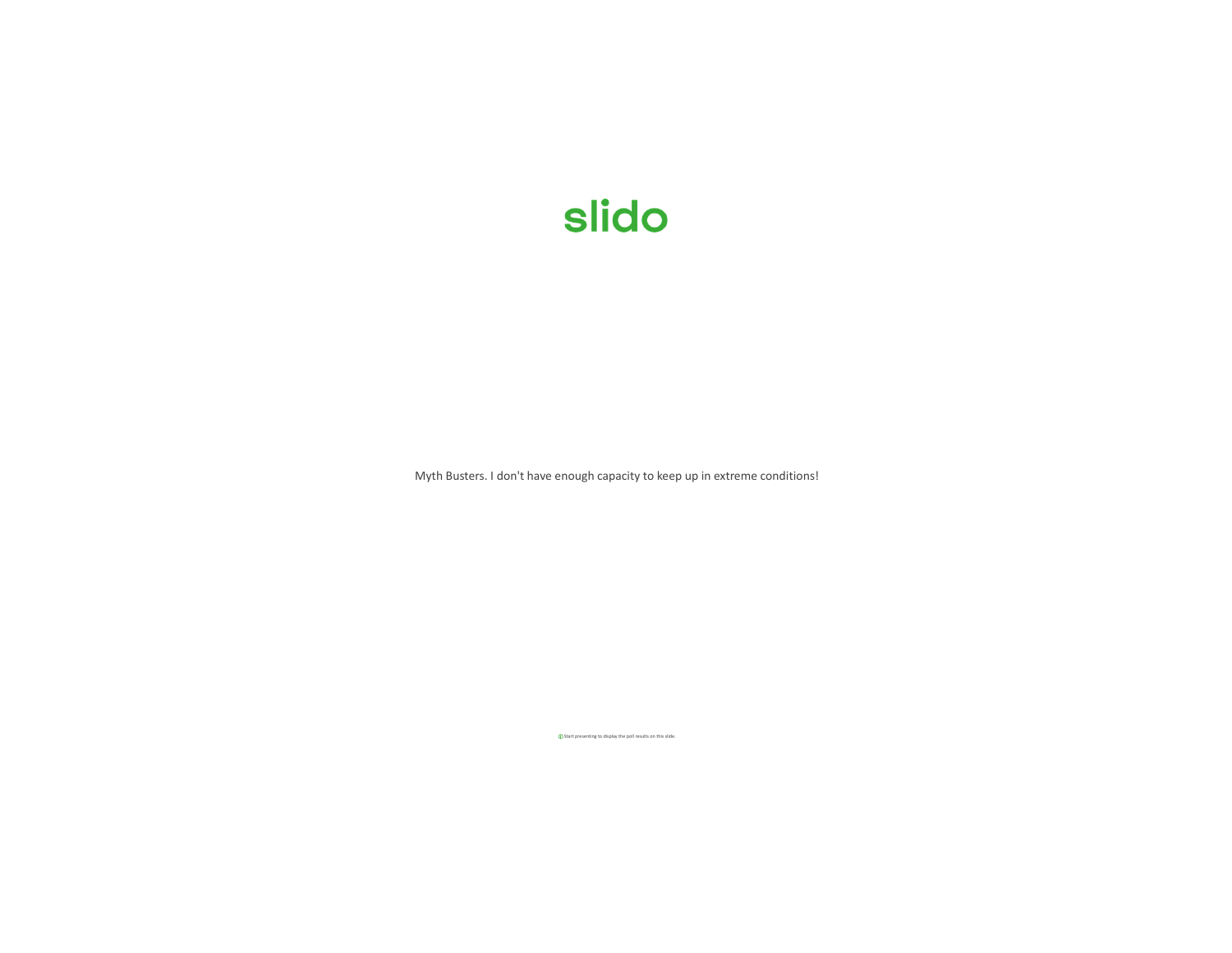

*Determine how much flow is needed for system NebGuide 1851 – Minimum Center Pivot Design Capacities in Nebraska*

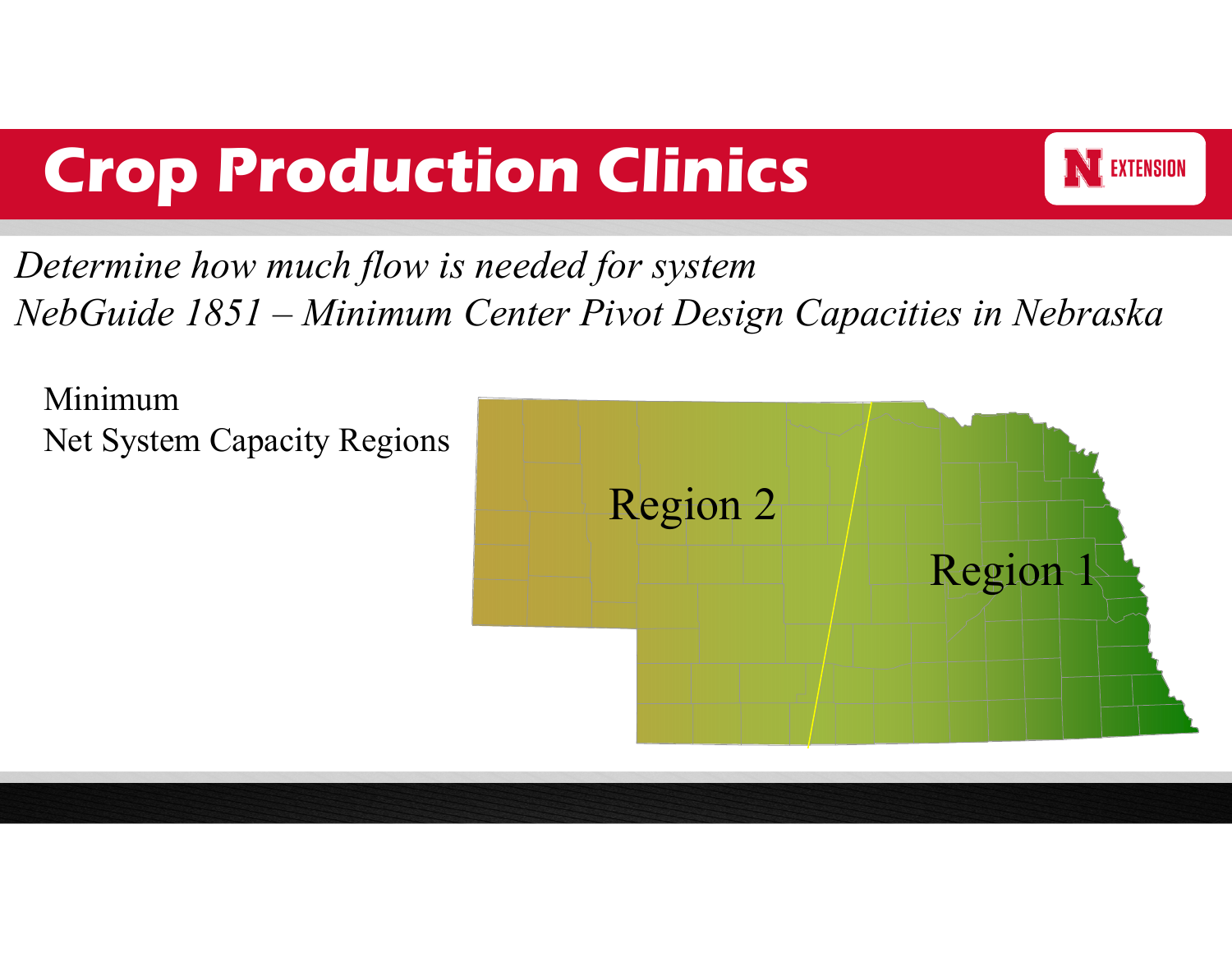

### **Nebraska Net System Capacity Recommendations**

Net Capacity (to fully meet needs 9 out of 10 years)

| <b>Soil Texture</b>    | Available<br>Water<br>(in/ft) | Region 1<br>(gpm/ac) | <b>Region 2</b><br>(gpm/ac) |
|------------------------|-------------------------------|----------------------|-----------------------------|
| <b>Silt Loam</b>       | 2.5                           | 3.9                  | 4.6                         |
| <b>Sandy Clay Loam</b> | 2.0                           | 4.1                  | 4.9                         |
| <b>Silty Clay Loam</b> | 2.0                           | 4.2                  | 5.1                         |
| <b>Silty Clay</b>      | 1.6                           | 4.4                  | 5.1                         |
| <b>Sandy Loam</b>      | 1.4                           | 4.5                  | 5.2                         |
| <b>Loamy Sand</b>      | 1.1                           | 4.8                  | 5.4                         |
| <b>Fine Sand</b>       | 1.0                           | 5.0                  | 5.9                         |
| Peak ET                |                               | 5.7                  | 6.6                         |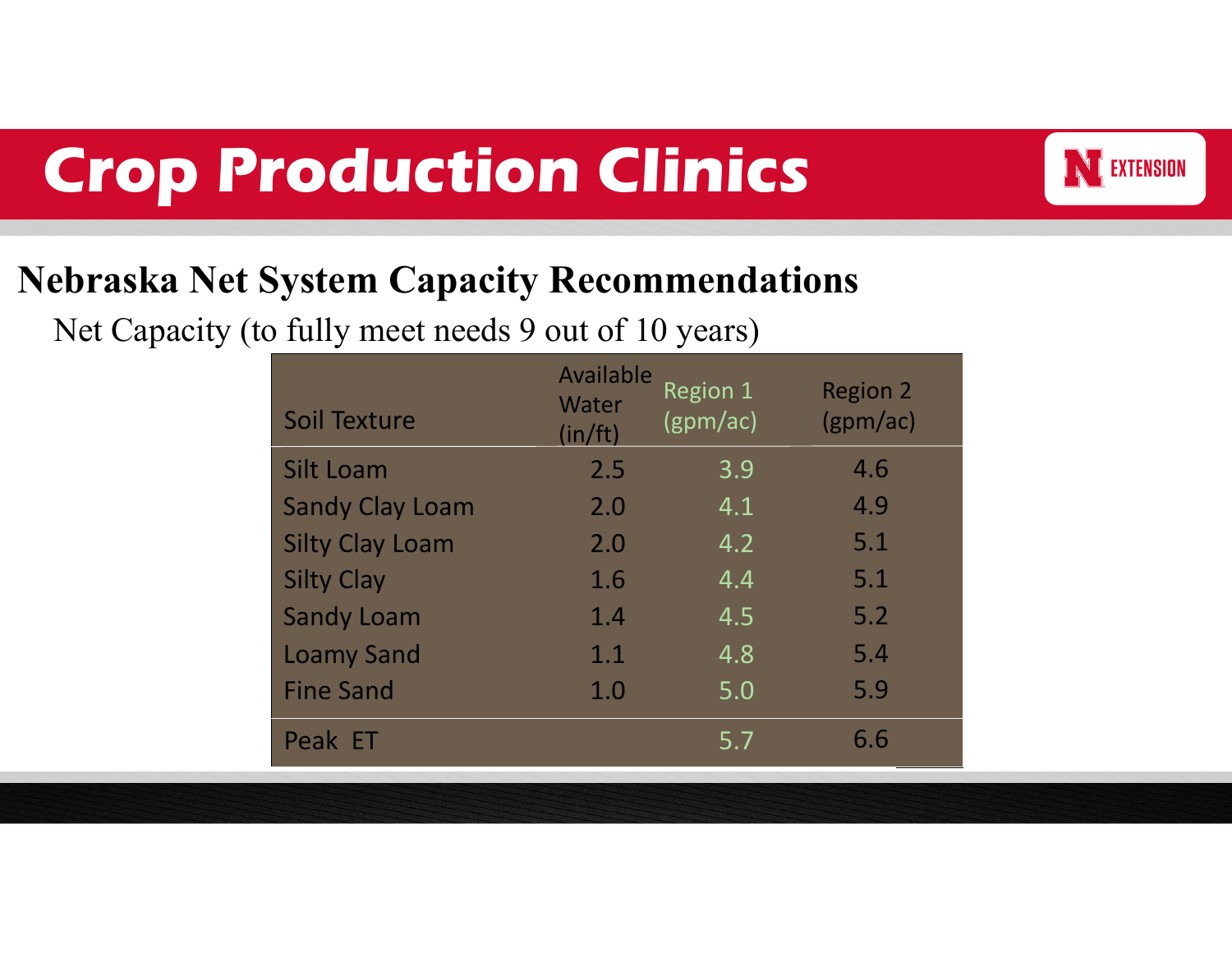

#### **Pump Capacity Needed**

- $\bullet$ East
- Peak 5.7 gpm/ac\* 130 ac/85% = 871 gpm
- –Sandy Loam – 4.5 gpm/ac  $*$  130 ac/85% = 688 gpm
- •West
- Peak 6.6 gpm/ac \* 130 ac/85% = 1,010 gpm
- –Sandy Loam – 5.2 gpm/ac  $*$  130 ac/85% = 795 gpm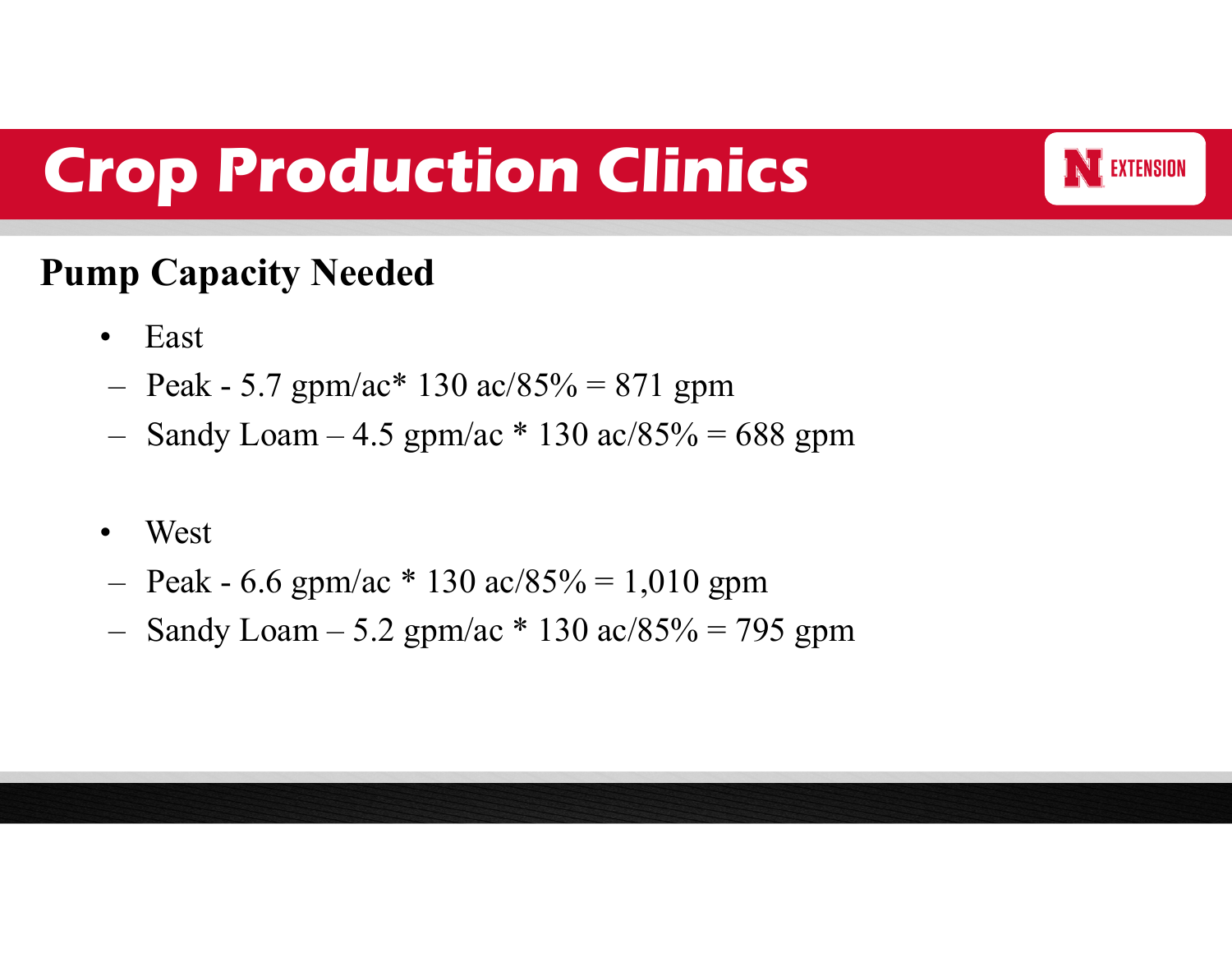

#### **Know how much water you are applying**

| System<br>Capacity,<br>gpm/acre | System Flow Rate for Land Acres of:<br>120<br>130<br>160<br>240 |      |      | Depth Applied<br>per Day,<br>inches/day | <b>Depth Applied</b><br>per Week,<br>inches/week | Time to Apply<br>one-inch, days |     |
|---------------------------------|-----------------------------------------------------------------|------|------|-----------------------------------------|--------------------------------------------------|---------------------------------|-----|
| 3.0                             | 360                                                             | 390  | 480  | 720                                     | 0.16                                             | 1.1                             | 6.3 |
| 3.5                             | 420                                                             | 455  | 560  | 840                                     | 0.19                                             | 1.3                             | 5.4 |
| 4.0                             | 480                                                             | 520  | 640  | 960                                     | 0.21                                             | 1.5                             | 4.7 |
| 4.5                             | 540                                                             | 585  | 720  | 1080                                    | 0.24                                             | 1.7                             | 4.2 |
| 5.0                             | 600                                                             | 650  | 800  | 1200                                    | 0.27                                             | 1.9                             | 3.8 |
| 5.5                             | 660                                                             | 715  | 880  | 1320                                    | 0.29                                             | 2.0                             | 3.4 |
| 6.0                             | 720                                                             | 780  | 960  | 1440                                    | 0.32                                             | 2.2                             | 3.1 |
| 6.5                             | 780                                                             | 845  | 1040 | 1560                                    | 0.34                                             | 2.4                             | 2.9 |
| 7.0                             | 840                                                             | 910  | 1120 | 1680                                    | 0.37                                             | 2.6                             | 2.7 |
| 7.5                             | 900                                                             | 975  | 1200 | 1800                                    | 0.40                                             | 2.8                             | 2.5 |
| 8.0                             | 960                                                             | 1040 | 1280 | 1920                                    | 0.42                                             | 3.0                             | 2.4 |
| 8.5                             | 1020                                                            | 1105 | 1360 | 2040                                    | 0.45                                             | 3.2                             | 2.2 |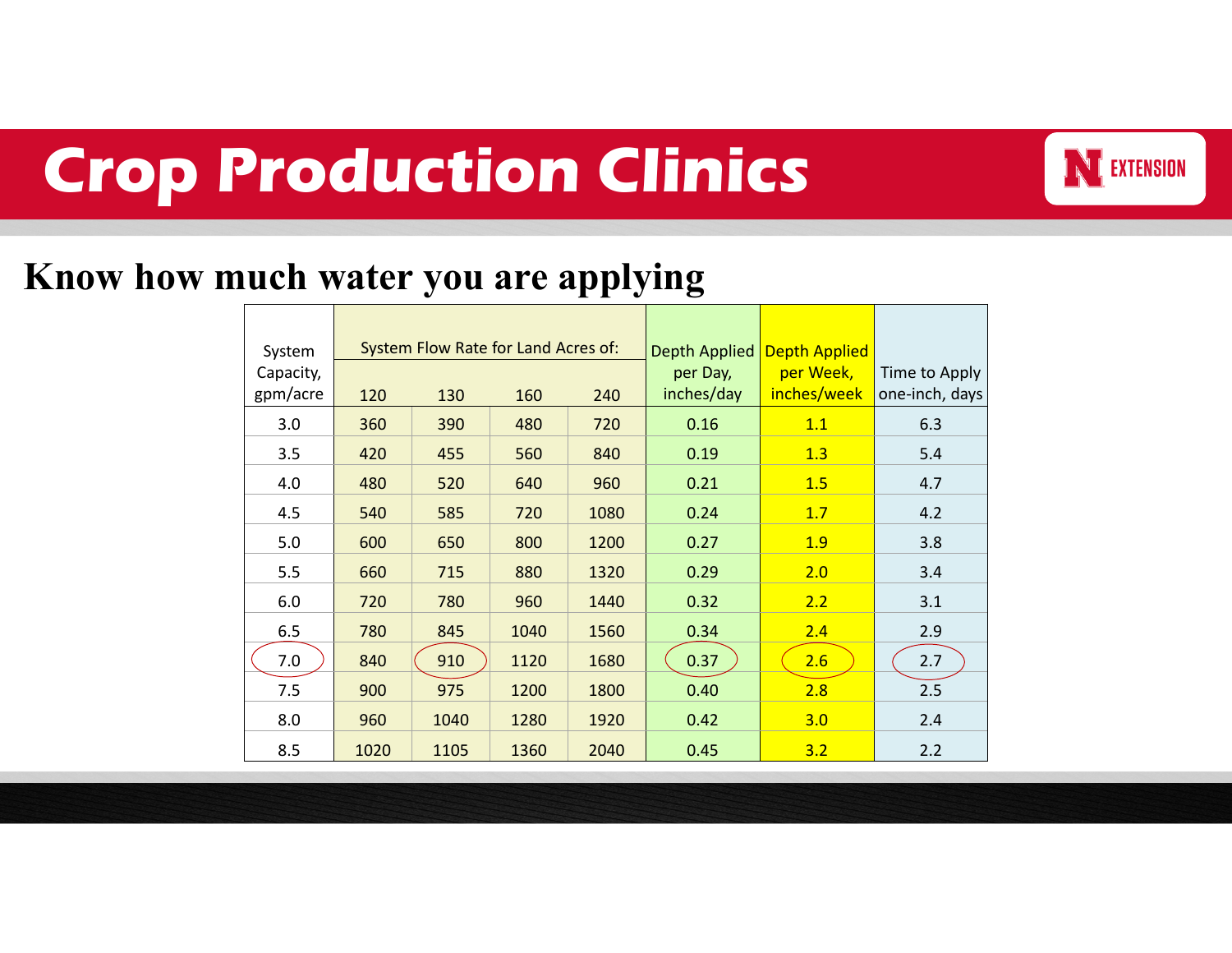

#### **Daily Average Et Data Holdrege 2012**

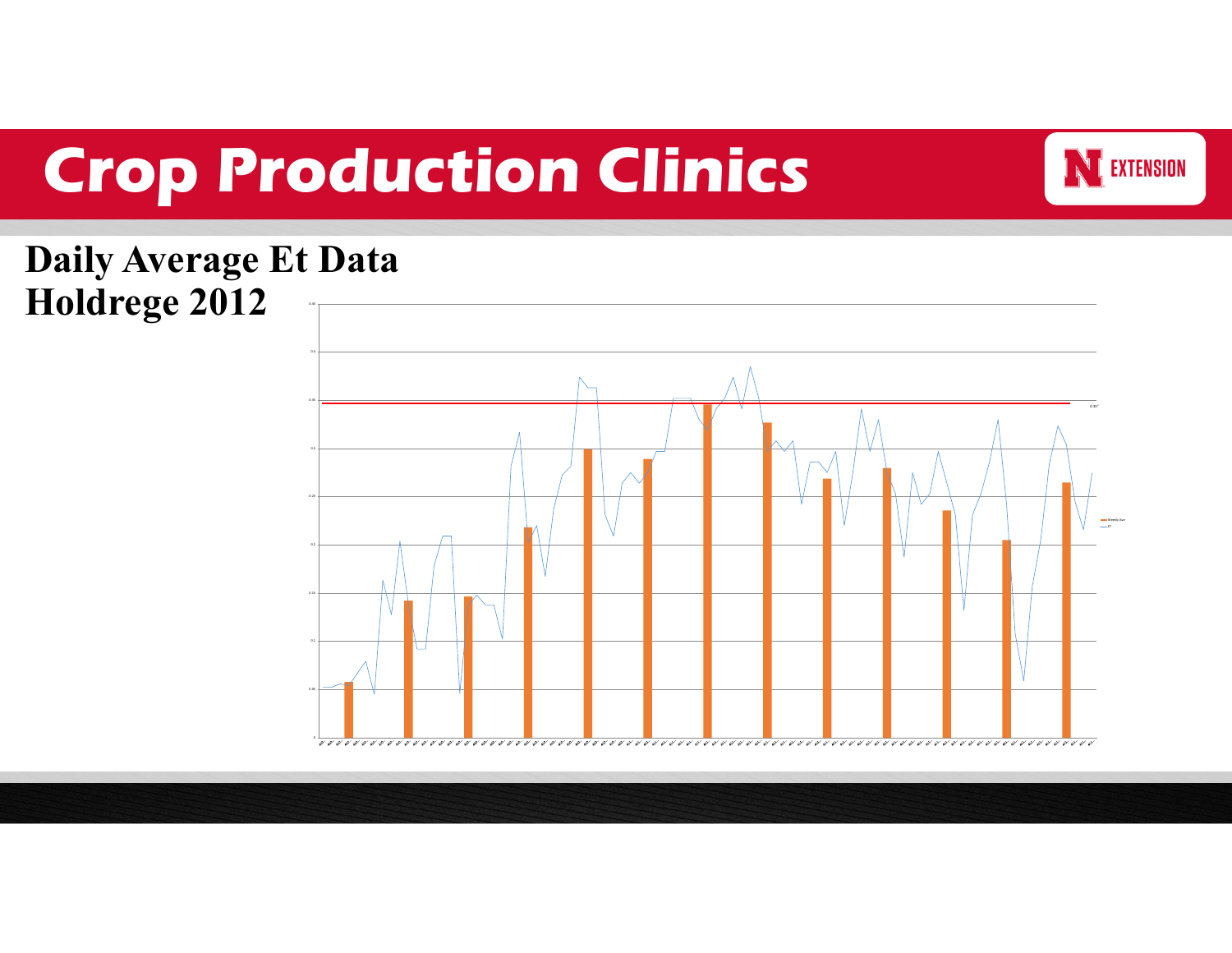Myth Busters: I need to just irrigate at night to reduce evaporation!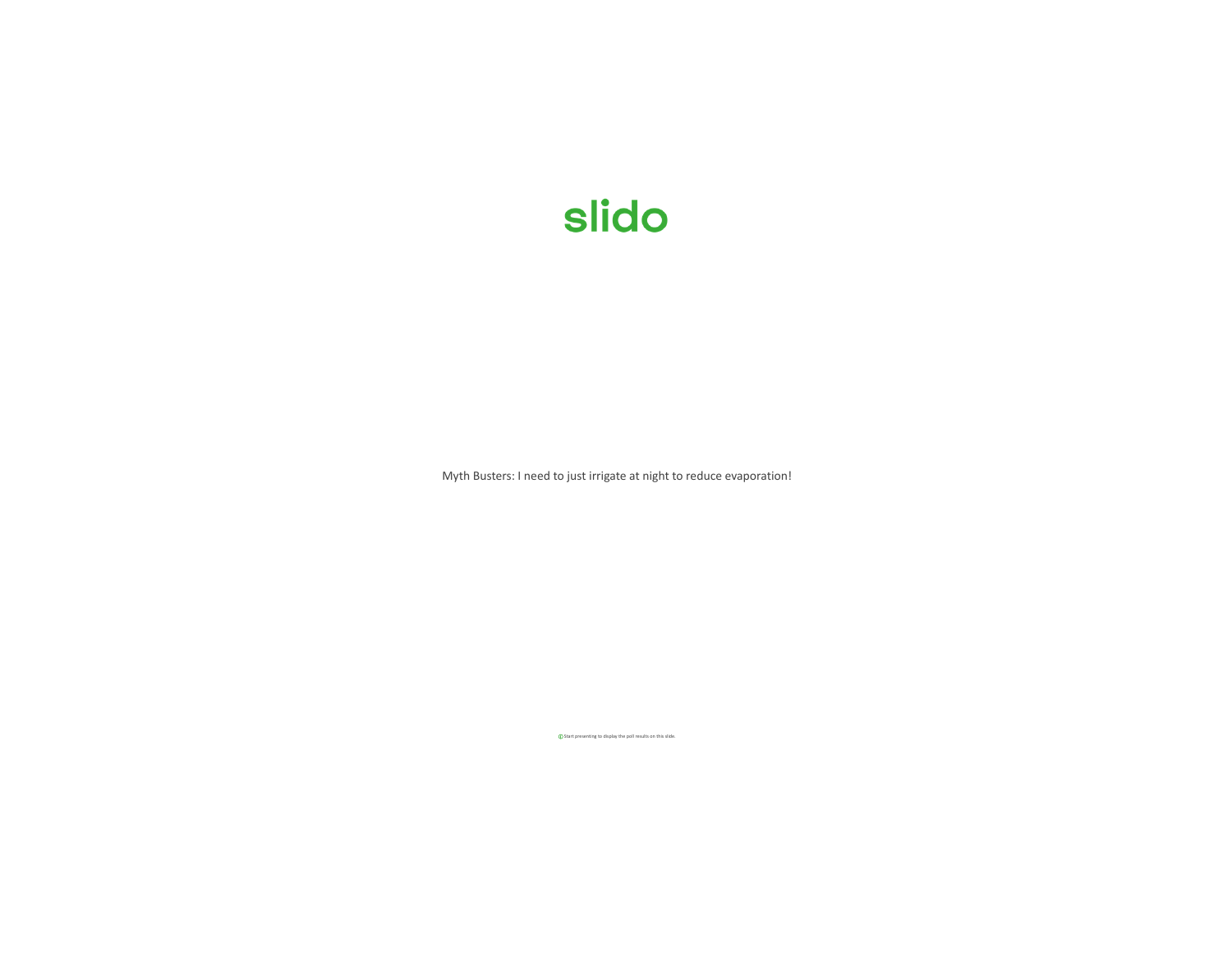

#### **Evaporation and Drift Losses are Usually Overestimated**

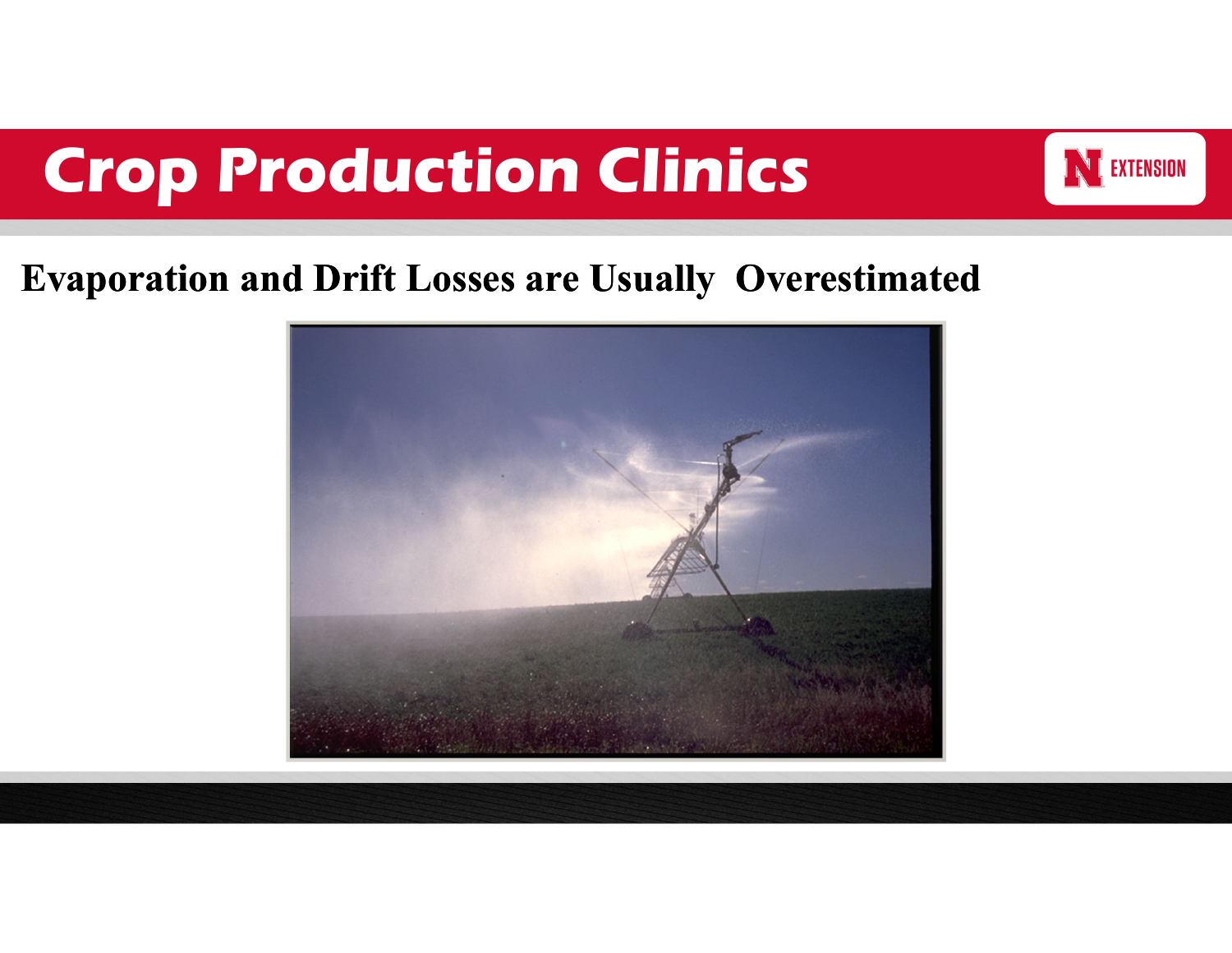

#### **Small Droplets Evaporate the Most**

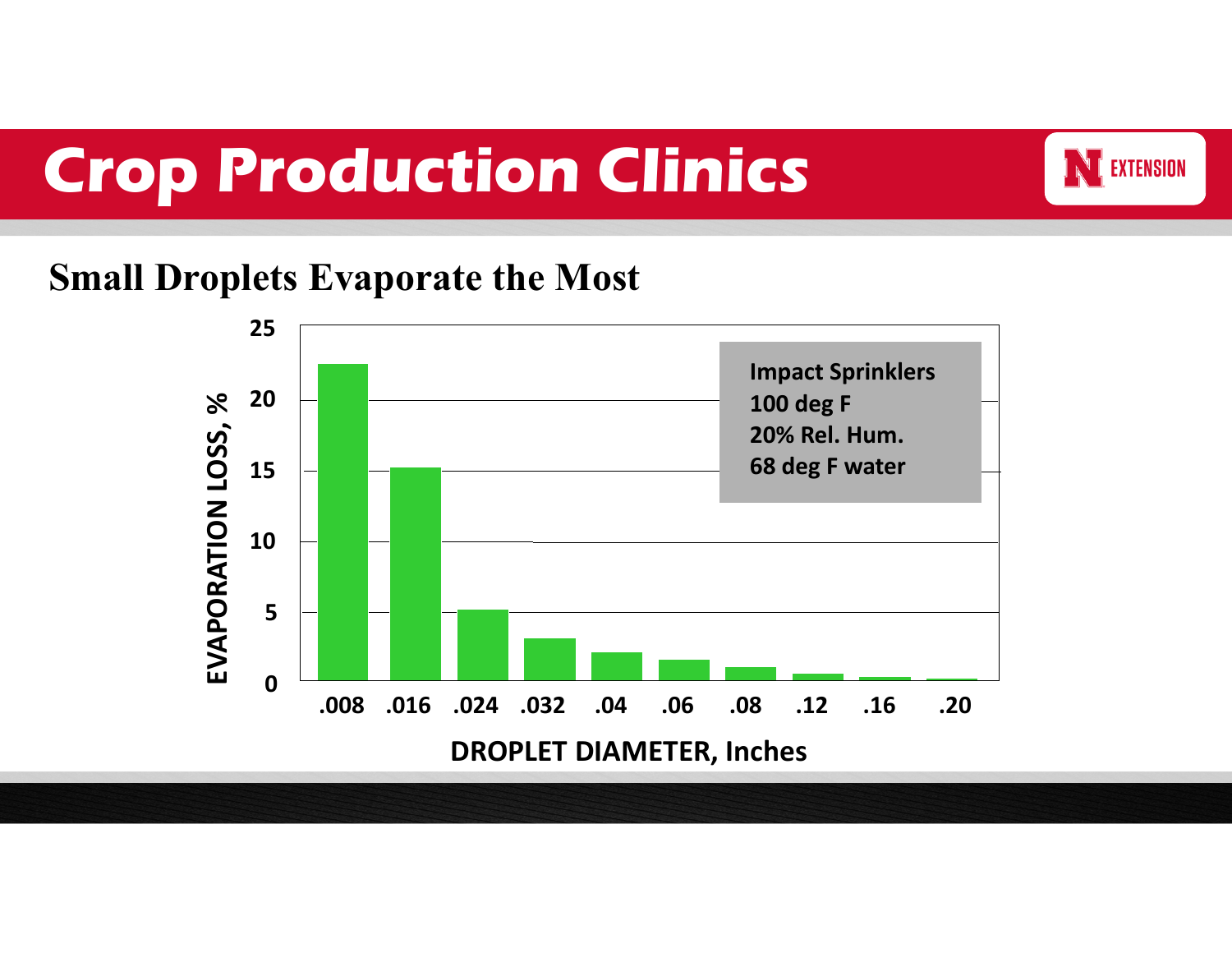Myth Busters: I need to irrigate small amounts often to keep the corn cool!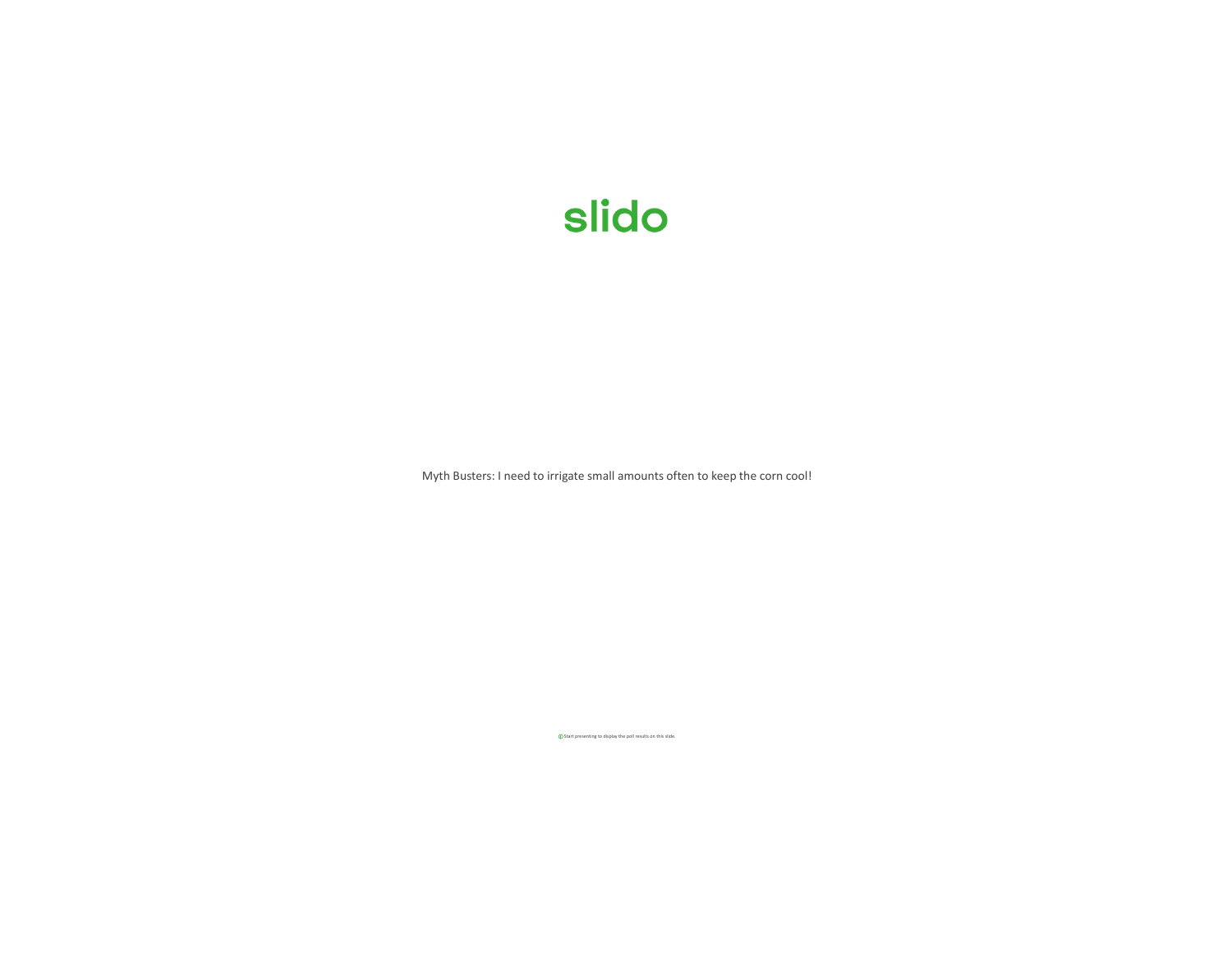

### **Frequent Wetting**

- • During each irrigation roughly 0.10 in evaporates from water that wetted the leaves or gets hung up in the canopy
- •Irrigate Once a week - Evaporation  $= 0.10$  in
- •Irrigate Twice a week - Evaporation  $= 0.20$  in
- •Irrigate 4 times a week - Evaporation  $= 0.40$  in
- •Evaporation leads to cooling the canopy – but not necessary
- •Wetting canopy actually reduces ET
- • Net effect is less water actually reaching the soil profile where it can be used by the crop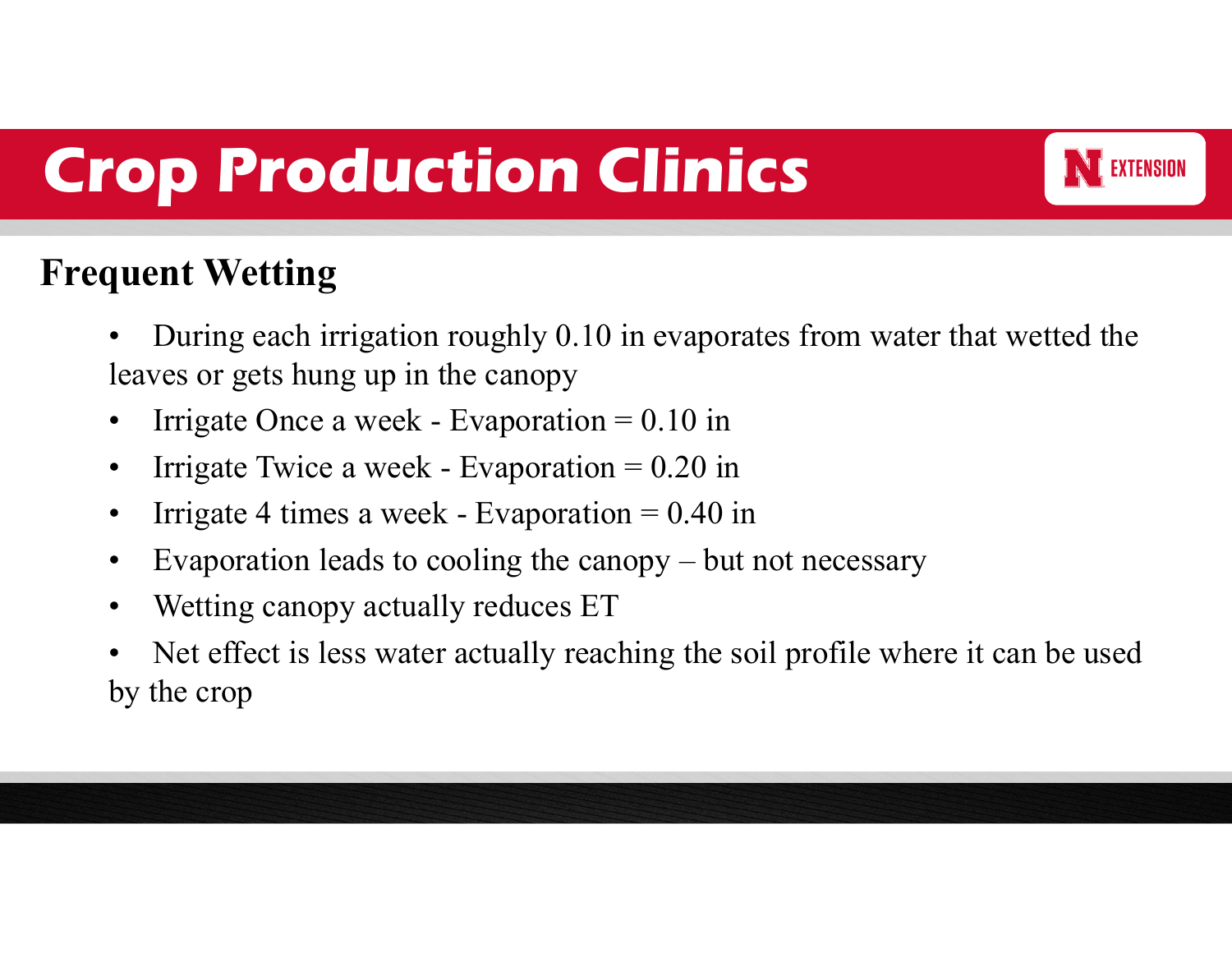

#### **Transpiration Decreases During Irrigation**

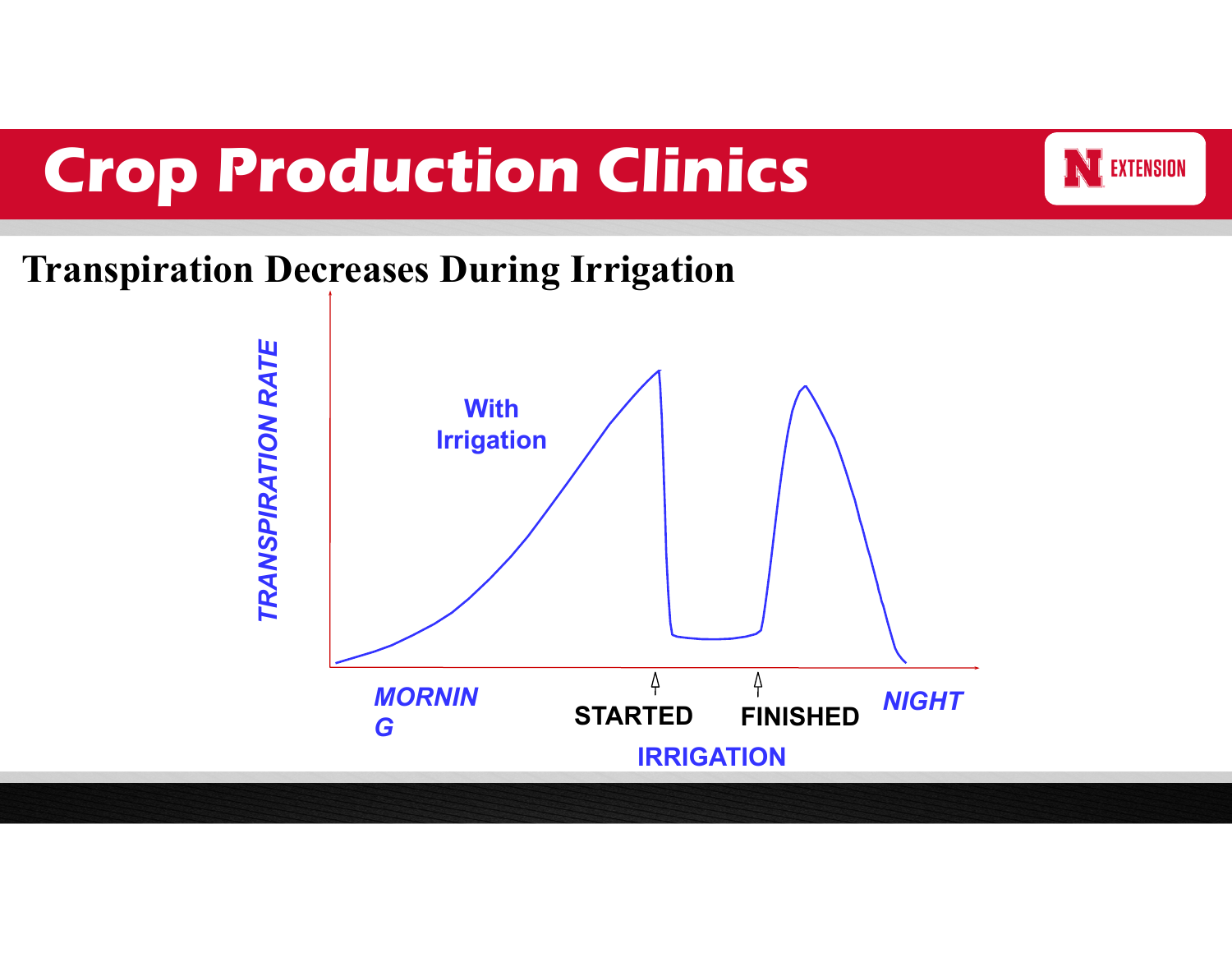Myth Busters: Don't irrigate in high wind conditions to reduce drift!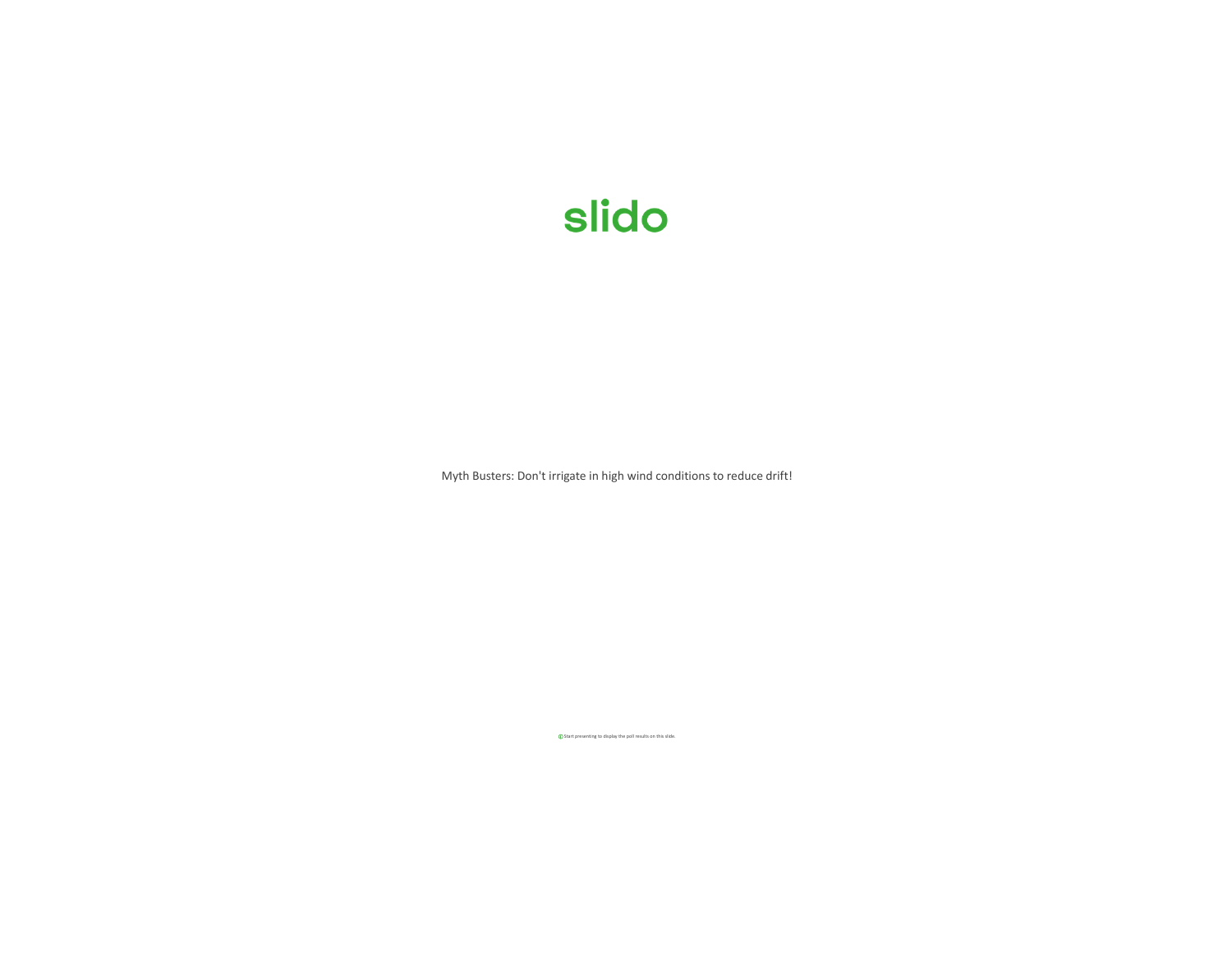### **Need Pattern Overlap To Be Uniform**



**NE EXTENSION** 

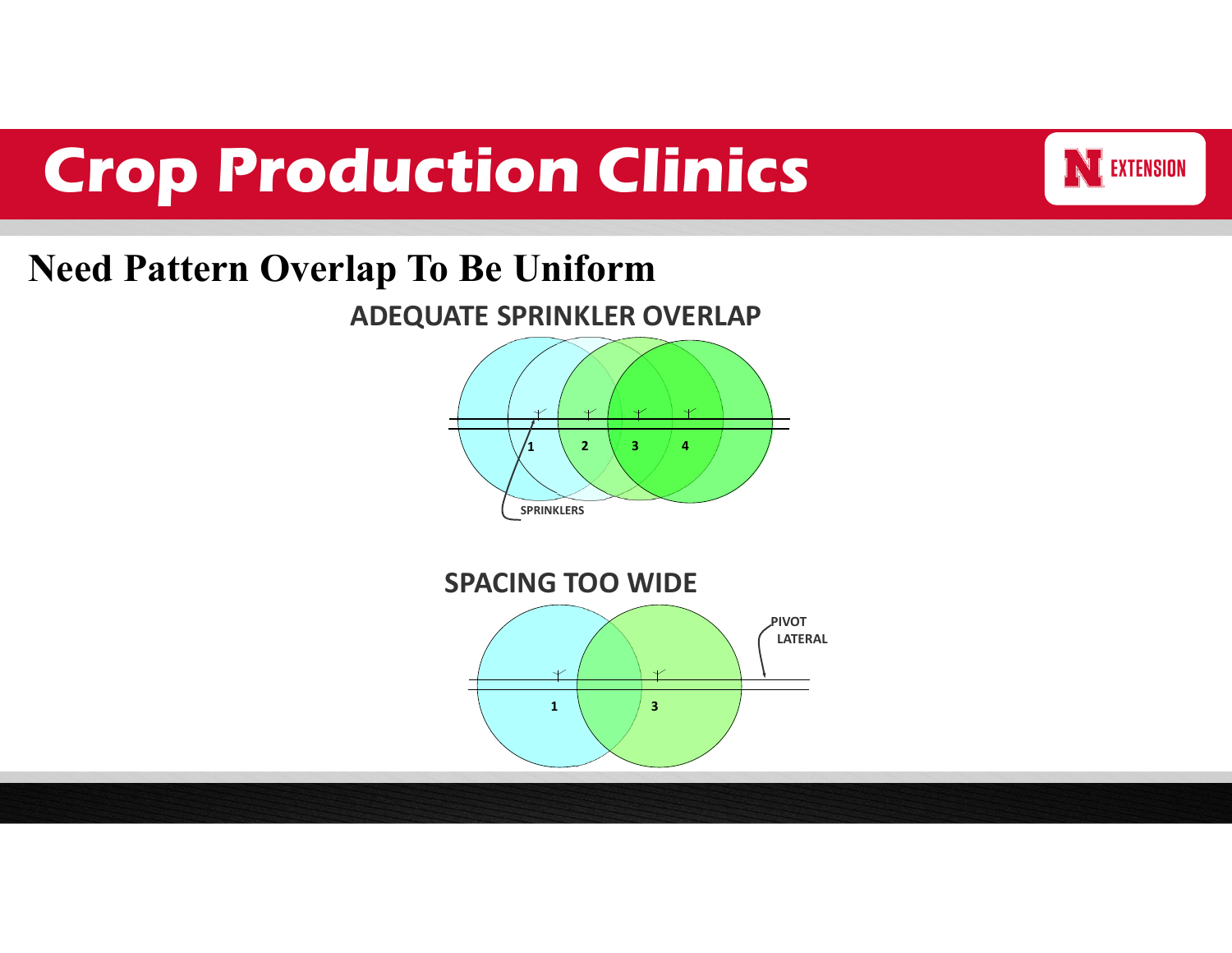

### **Effect of Wind on Water Application Pattern**



**1.Shifts and elongates pattern parallel to wind 2.Narrows the pattern perpendicular to the wind**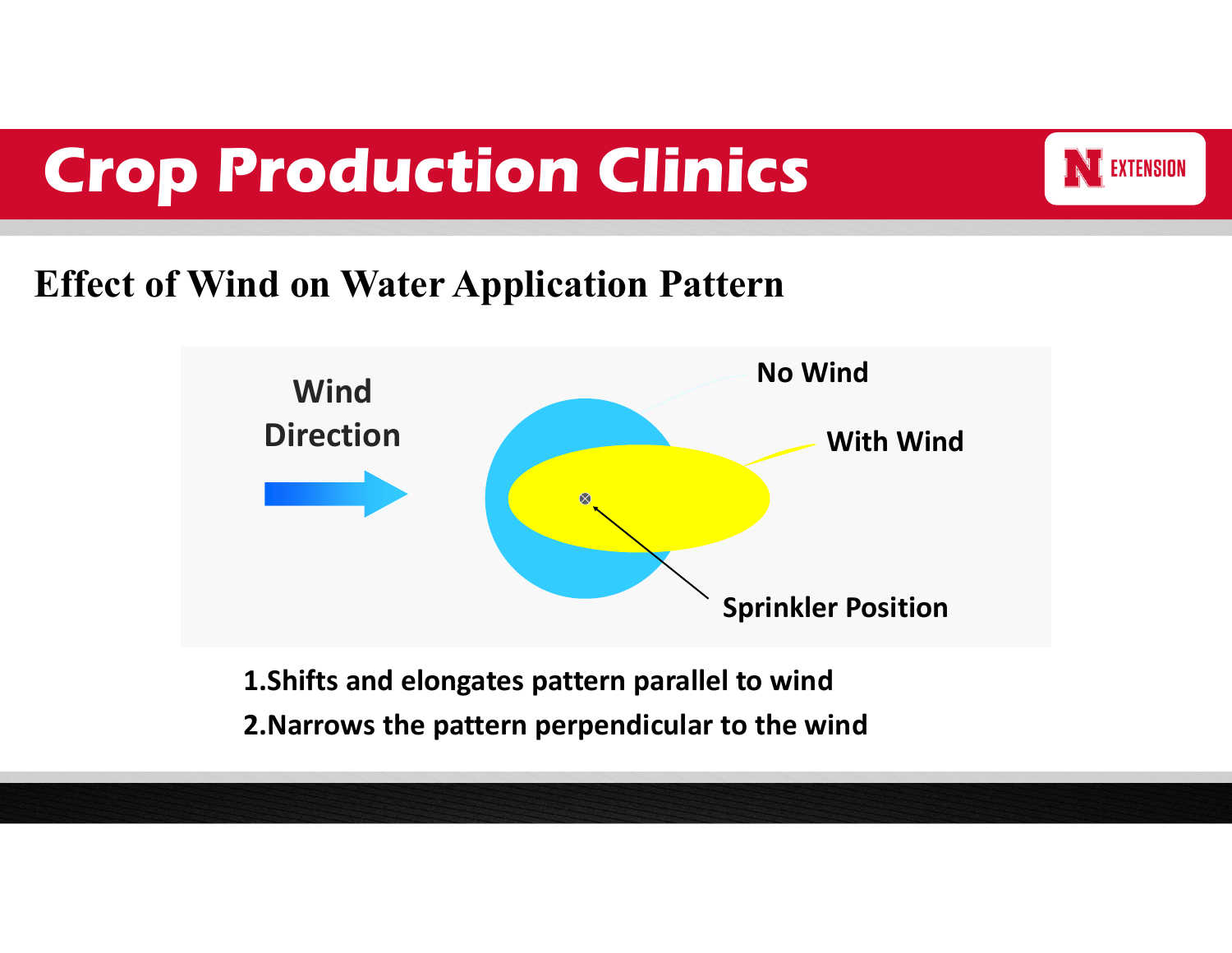

### **Reduce Wind Effect**

- $\bullet$ Stagger starting time of pivot
- –So same spot in field isn't always irrigated at 3:00 pm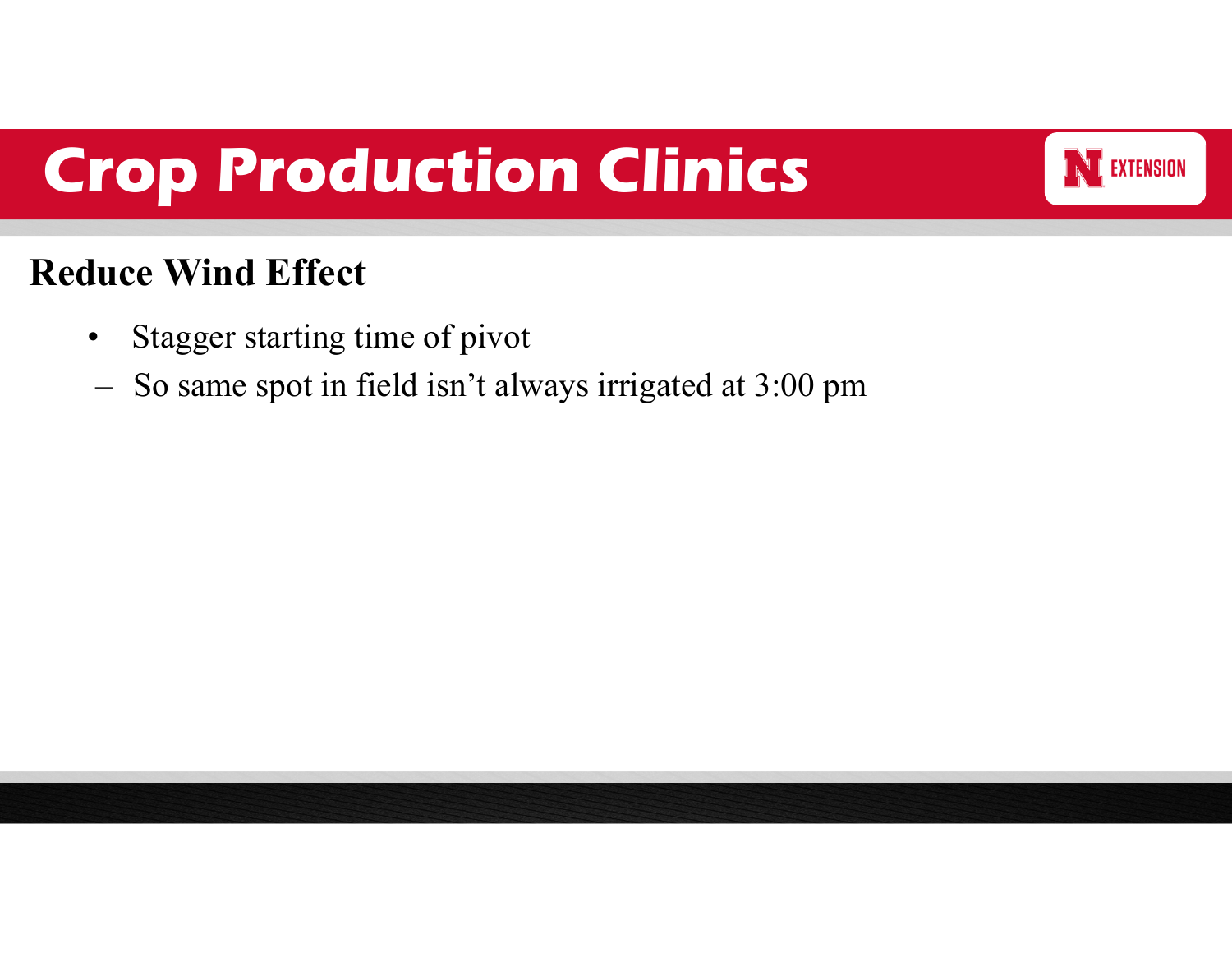Myth Busters: I need to reduce my plant population to reduce ET!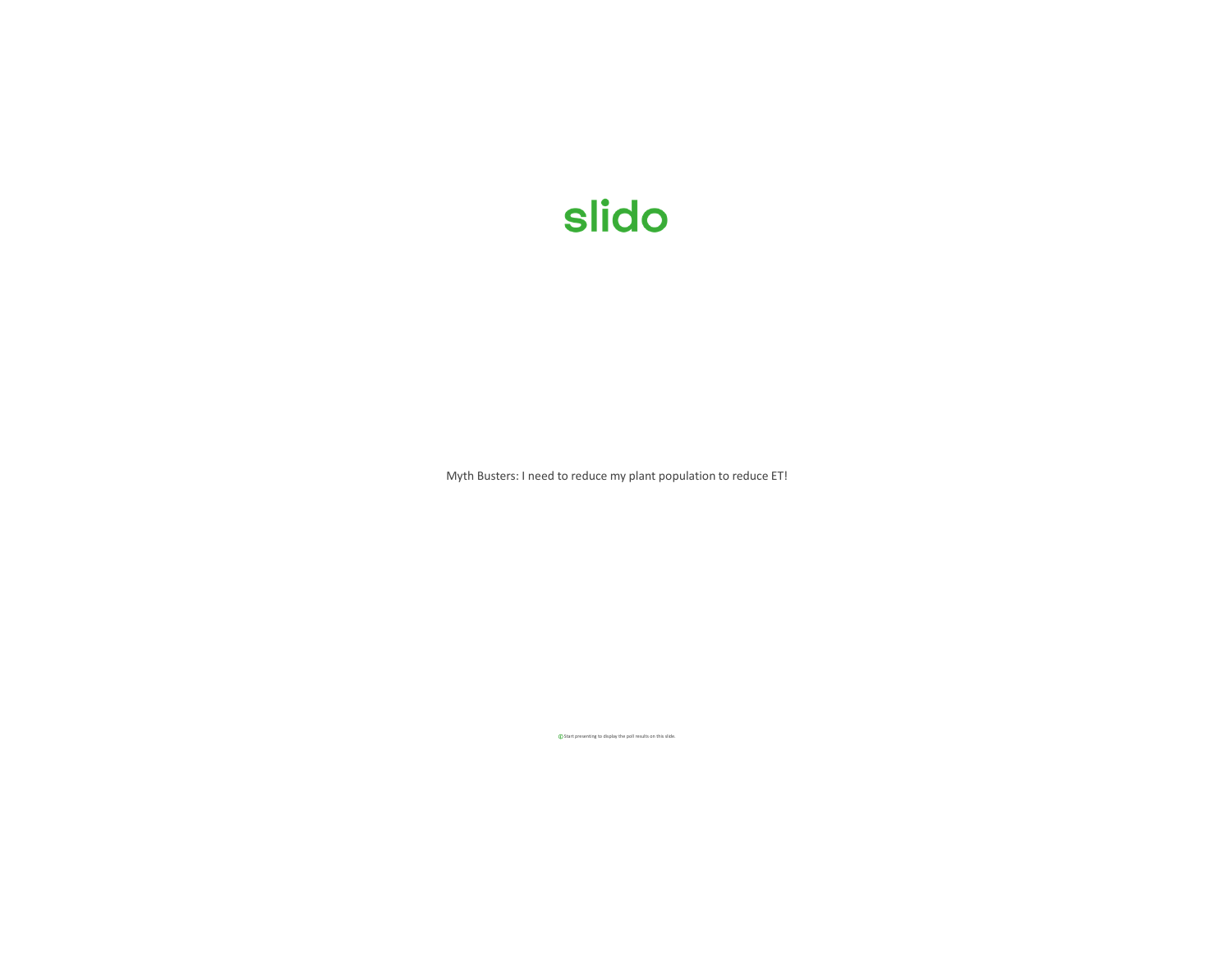

### **ET Function of LAI**

- $\bullet$ Leaf Area Index
- ratio of leaf surface area (one side) to land surface area
- $\bullet$ Once LAI reaches 2.7, ET is only a function of Atmospheric Conditions
- $\bullet$ 2.7 is reached when the crop is five to six feet tall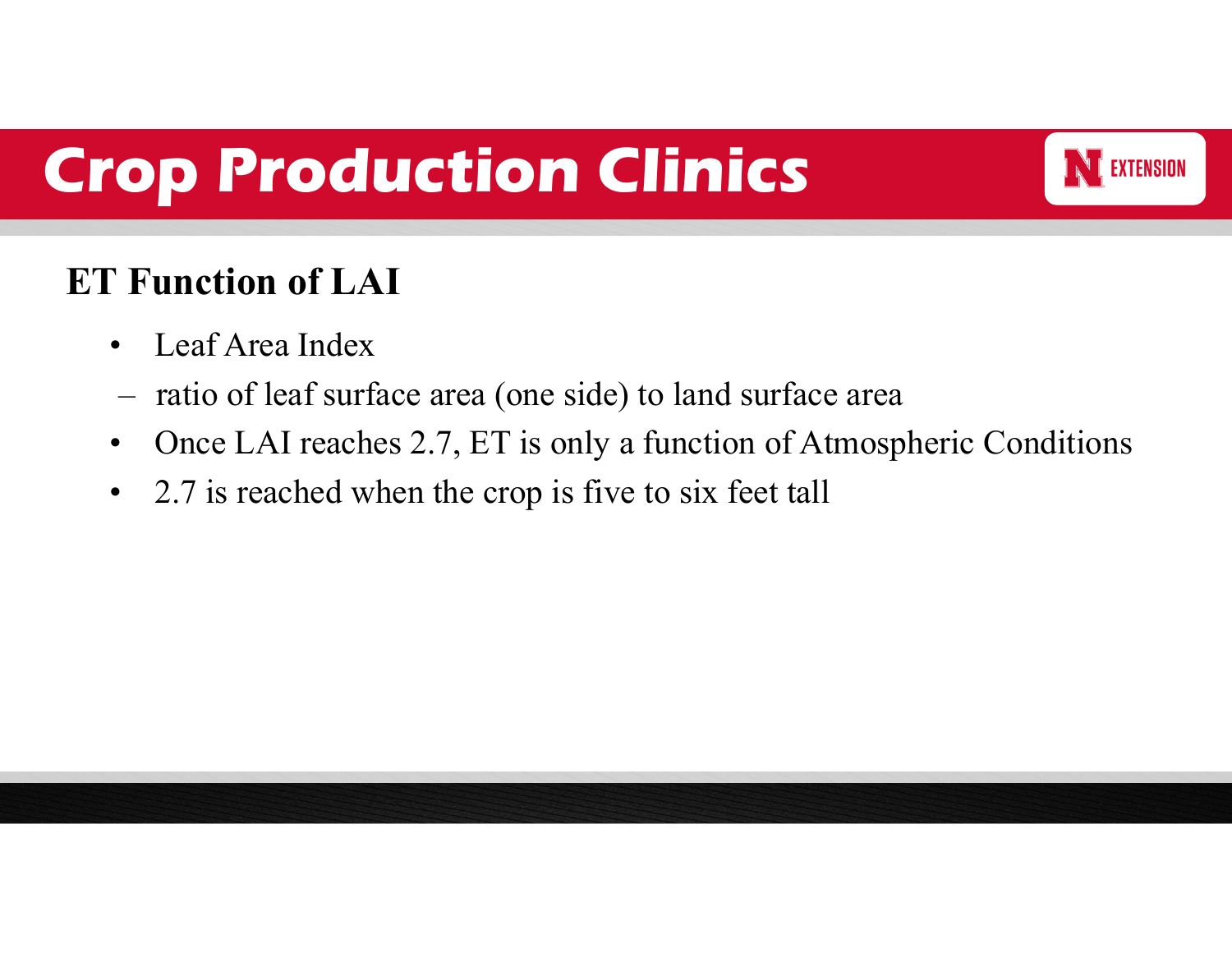

#### **Effect of Plant Population on LAI**

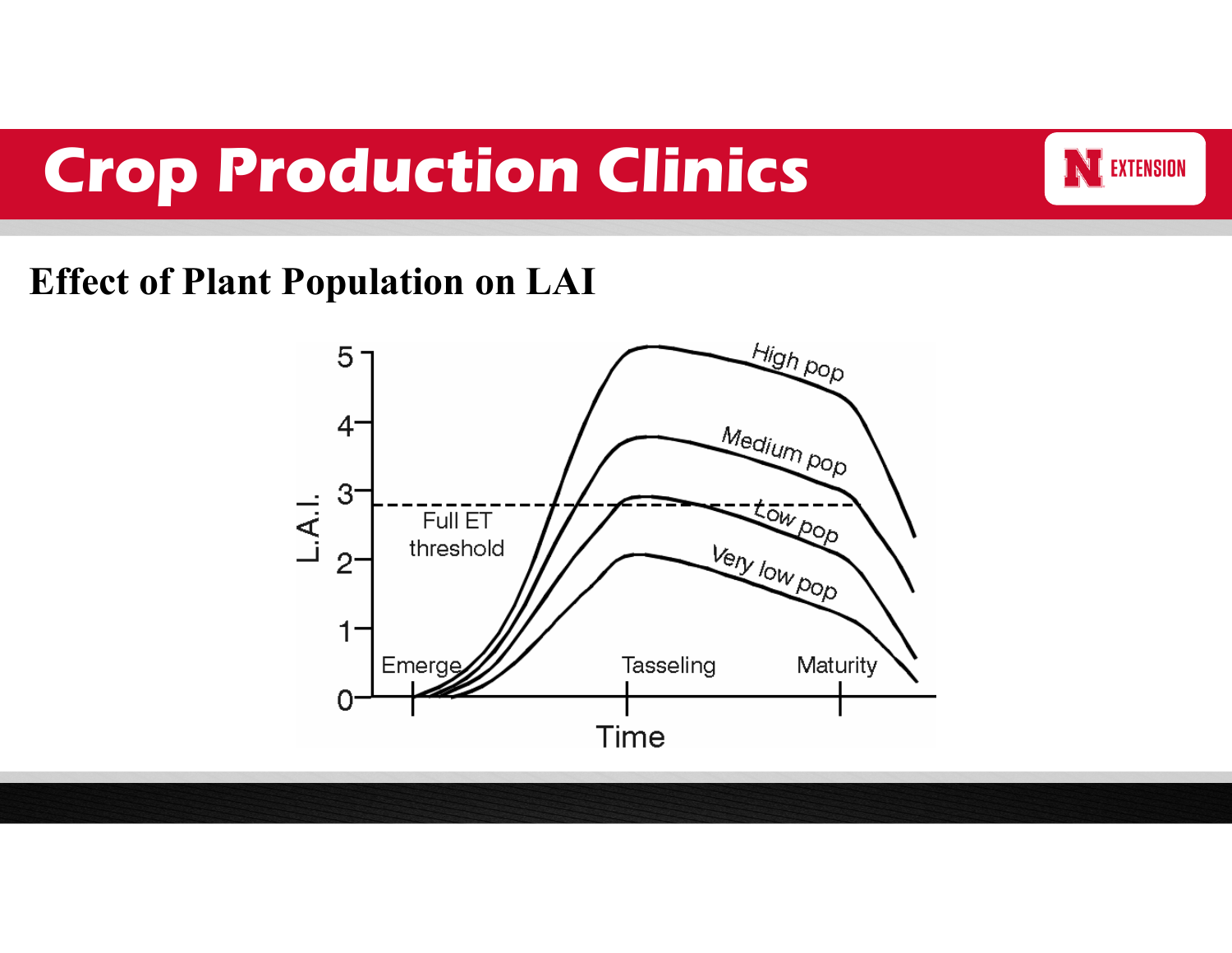

### **Effect of Plant Population on LAI**

- • Small changes in plant population don't change LAI during the peak water use periods
- • Small changes in LAI at beginning and end of season but water use is lower during these periods
- $\bullet$ Need to drop below 14,000 to significantly reduce ET
- •Substantial reduction in Et below 8,000-10,000
- •Could grow shorter season variety…